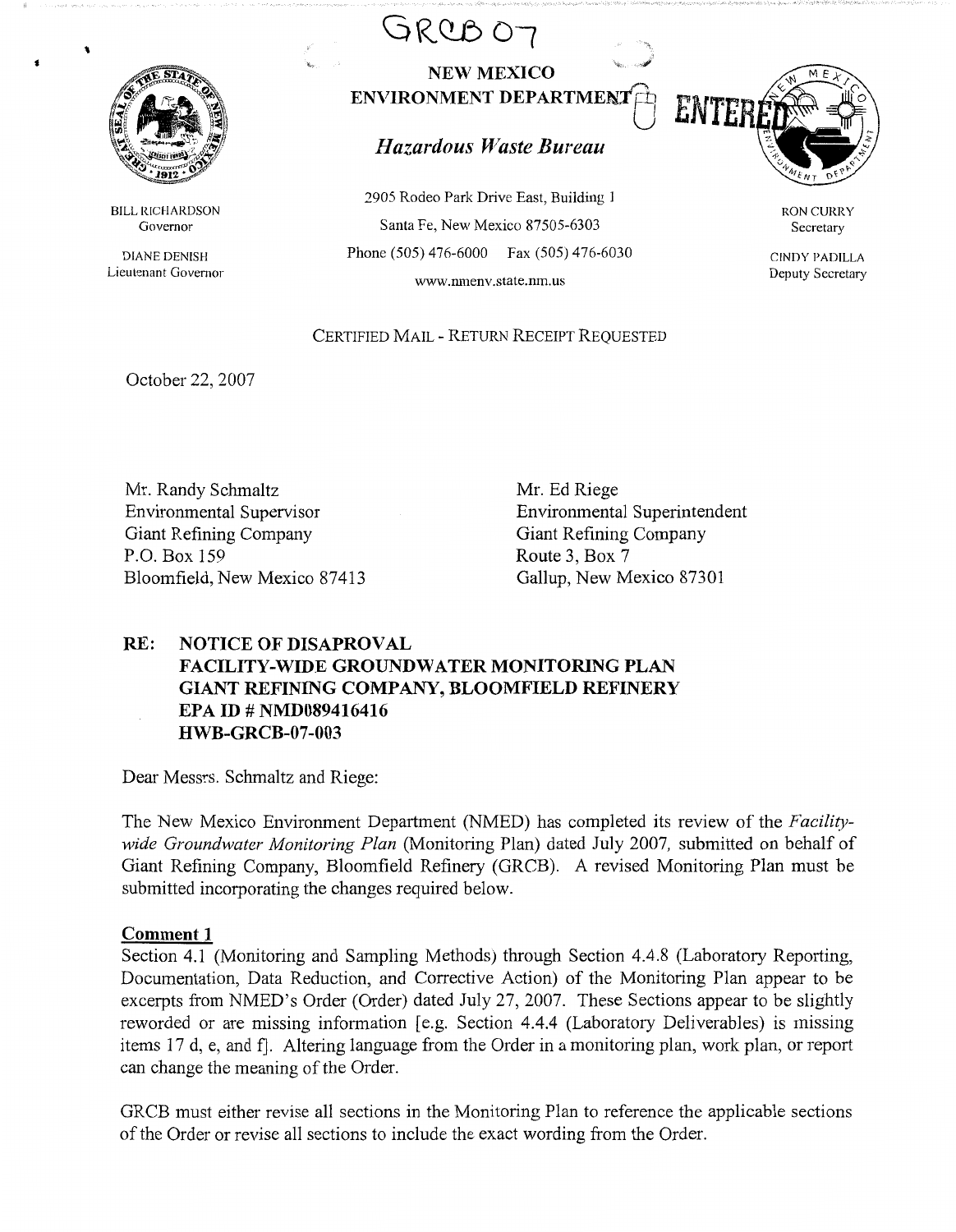Messrs. Schmaltz and Riege October 22, 2007 Page 2

## **Comment2**

GRCB must revise Section 4.1.1 (Groundwater Levels) to include the collection of groundwater and separate phase hydrocarbon (SPH) level measurements in all wells on a quarterly basis. This will help in evaluating groundwater level fluctuations at the facility.

**V** 

,

## **Comment3**

GRCB must revise Section 4.1.8 (Collection and Management of Well Purge Water) to address the disposal of non-dedicated sampling equipment.

## **Comment4**

GRCB addresses sampling locations, sampling frequency and sample analyses of the "Refinery Complex" area in Sections 5.1.1 (Sampling Locations) and 5.1.2 (Sampling Frequency and Analyses) of the Monitoring Plan.

GRCB must revise these sections to include sampling of monitoring well MW-8 during the semiannual sampling event and include the sampling of monitoring wells MW-21, MW-29, MW-30, MW-31, MW-40, and MW-44 during the annual sampling event provided SPH is not present in the wells. These wells, with the exception of MW-8, MW-40 and MW-41, monitor groundwater in the tank farm area.

## **Comment 5**

GRCB addresses the "Refinery Complex" sample collection frequency and analyses in Section 5.1.2 of the Monitoring Plan.

GRCB must revise this section and any applicable tables to include analysis for diesel range organics (DRO) extended and gasoline range organics (GRO) during the semi-annual and annual sampling events.

#### **Comment 6**

GRCB states in Section 5.3.1 (Monitoring and Sampling Locations) that "[c]atchments associated with Seep North of MW-45, Seep North of MW-46, and Seep North of MW-47 are visually monitored bi-monthly."

The Order addresses the seeps north of MW-45, north of MW-46, and north of MW-47 as Areas of Concern (AOC) which include the "catchments." Use of the term "catchments" could lead the reader to believe that these are additional or new AOCs separate from the seeps located north of MW-45, MW-46, and MW-47. To avoid confusion, the term "catchments" must be removed from the Monitoring Plan and the sentence should be revised to state "[t]he Seep North of MW-45, Seep North of MW-46, and Seep North of MW-47 are visually inspected bi-monthly."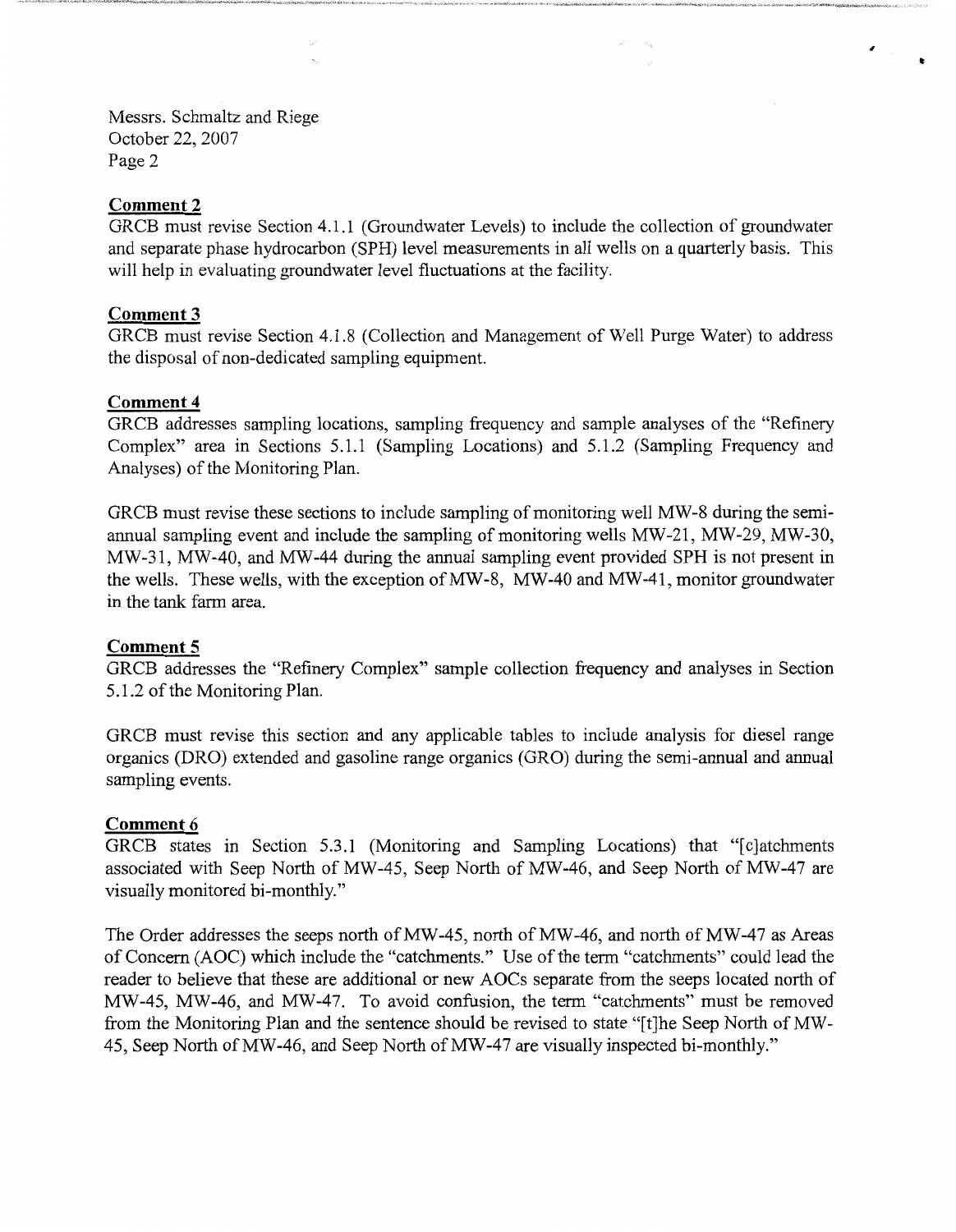#### **Comment 7**

 $\mathcal{C}^{\bullet}$ 

GRCB discusses the frequency of sample collection and analyses of groundwater samples collected from wells associated with the North Boundary Barrier in Section 5.2.2 (Sampling Frequency and Analyses).

GRCB must revise this section and any applicable tables to include the analysis of GRO for samples collected from the observation wells to monitor the presence of light hydrocarbons.

#### **Comment 8**

GRCB states in Section 5.4.2 (Sampling Frequency and Analysis) "[t]he sampling program detailed below has been developed to be compliant with the draft July 2007 NMED Order and is consistent with the Bioventing Monitoring Plan (Revised) River Terrace Voluntary Corrective Measures (October 28, 2005). If modifications to the Bioventing Monitoring Plan are approved by NMED that result in a change to the groundwater sampling frequency or analysis, then those approved changes will supersede the following specified activities."

NMED has revised the sampling requirements from the Bioventing Monitoring Plan (Revised) in correspondence dated October 28, 2005. The groundwater sampling requirements for the River Terrace are provided in Table 1 (Groundwater Monitoring) of NMED's letter dated April 18, 2007. GRCB must revise this section and any applicable tables to include the requirements outlined in the above-referenced Table 1 (Groundwater Monitoring) in the Monitoring Plan groundwater sampling requirements.

#### **Comment 9**

GRCB must make the following revisions to Figure 2 (Site Plan):

- a. Add MW-37 to the figure.
- b. Add symbols to show actual well locations to the figure, as it currently depicts the well identification.

#### **Comment 10**

GRCB must revise any tables associated with the changes established above.